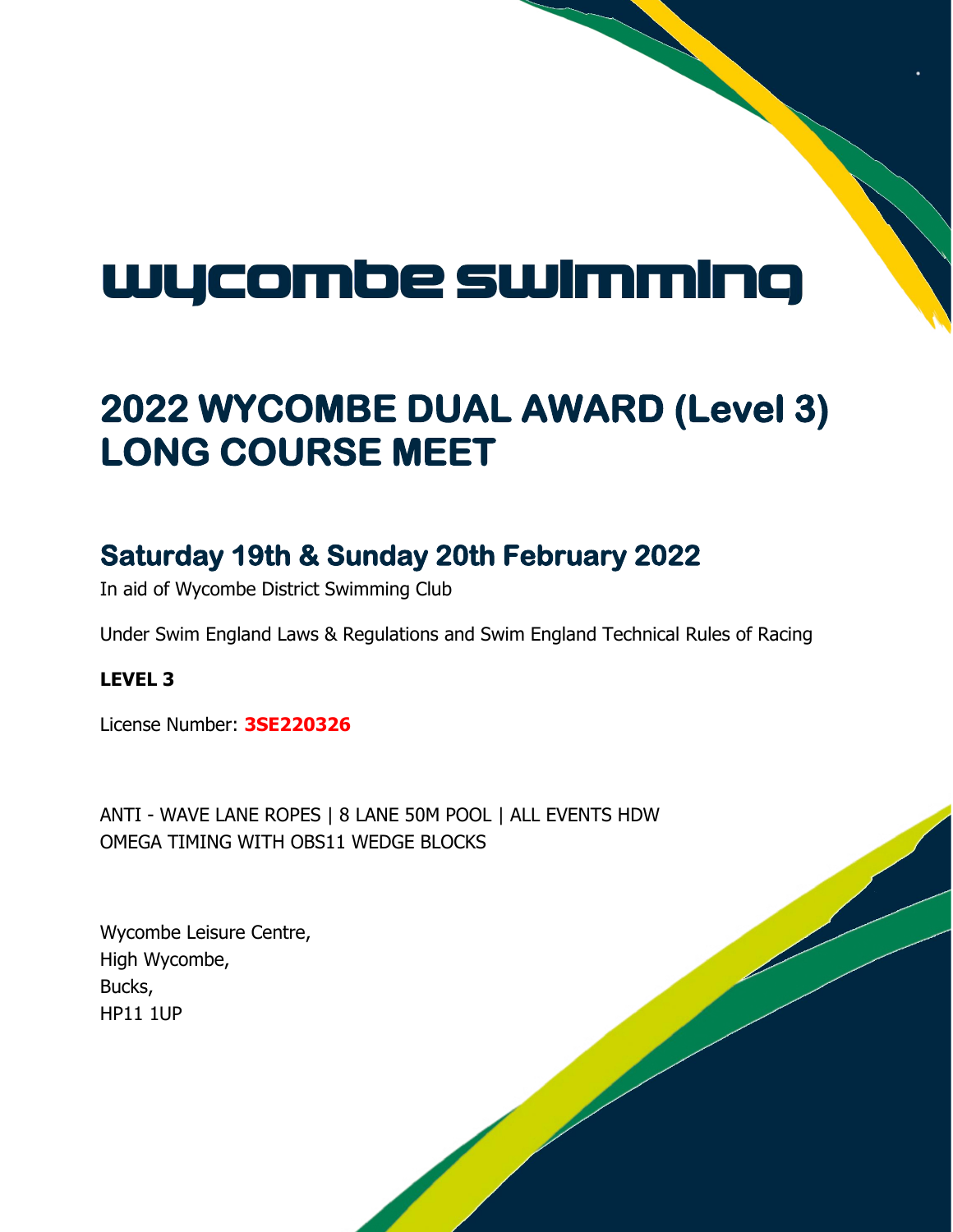Entries: First Come/First Served, from 10.00am on 9th January 2022 Entry Closing Date: **Midnight 15th January 2022**

Entry fee: **£7.50 per event**

Age Groups (ages at 20<sup>th</sup> February 2022): Girls 9yrs 10yrs 11yrs 12yrs 13yrs 14yrs 15yrs 16yrs 17+over Boys 9yrs 10yrs 11yrs 12yrs 13yrs 14yrs 15yrs 16yrs 17+over

#### Events: **50m, 100m & 200m: all strokes 200 IM, 400 IM & 400m Free**

#### Awards:

Awards to 1<sup>st</sup>, 2<sup>nd</sup> & 3<sup>rd</sup> in each age group within each Award Category Top Visiting Club Award Top Boy and Girl Award

#### For further details: www.wycombe-swimming.org.uk

| Meet Promoter:   | Simon Shaw                                                                                      |
|------------------|-------------------------------------------------------------------------------------------------|
| Meet Secretary:  | Ben Poulton                                                                                     |
| Contact details: | Email: openmeets@swimwycombe.com                                                                |
|                  | Phone: 01494 410 075 option 3                                                                   |
| Postal address:  | Wycombe District Swimming Club, Wycombe Leisure Centre, Handy Cross,<br>High Wycombe, HP11 1UP. |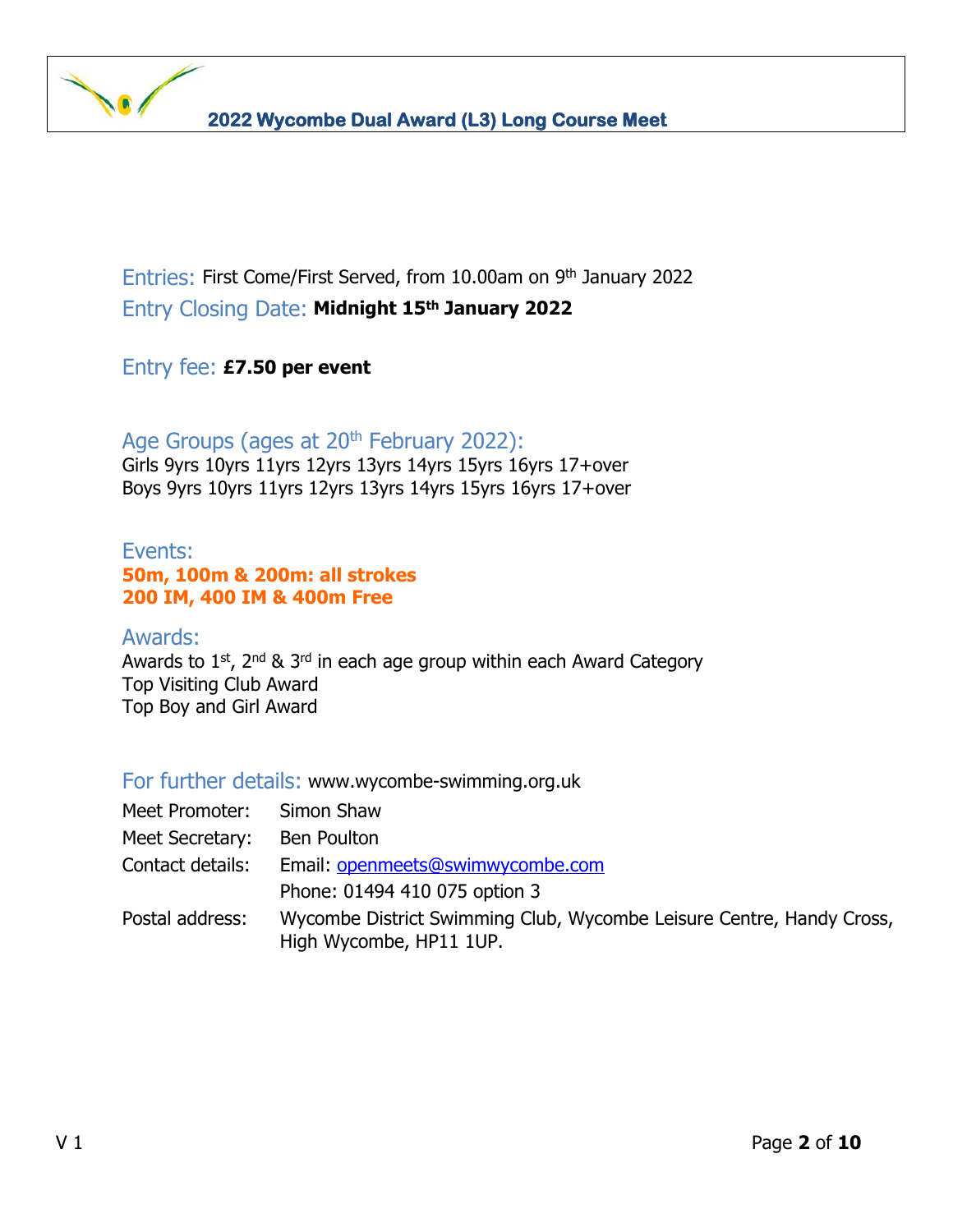#### **SCHEDULE OF EVENTS**

#### **Saturday 19th February**

#### **th February Sunday 20th February**

| Session 1* - Warm up 8.00 Start 9.00 |    |     |        |                                    |  |     | Session 3* - Warm up 8.00 Start 9.00 |     |             |                                    |  |  |  |
|--------------------------------------|----|-----|--------|------------------------------------|--|-----|--------------------------------------|-----|-------------|------------------------------------|--|--|--|
| 101                                  | B  | 400 | ΙM     | 9, 10, 11, 12, 13, 14, 15, 16, 17+ |  | 301 | G                                    | 400 | IM          | 9, 10, 11, 12, 13, 14, 15, 16, 17+ |  |  |  |
| 102                                  | G  | 400 | Free   | 9, 10, 11, 12, 13, 14, 15, 16, 17+ |  | 302 | B.                                   | 400 | Free        | 9, 10, 11, 12, 13, 14, 15, 16, 17+ |  |  |  |
| 103                                  | B. | 100 | Breast | 9, 10, 11, 12, 13, 14, 15, 16, 17+ |  | 303 | G                                    | 100 | Breast      | 9, 10, 11, 12, 13, 14, 15, 16, 17+ |  |  |  |
| 104                                  | G  | 200 | IΜ     | 9, 10, 11, 12, 13, 14, 15, 16, 17+ |  | 304 | B.                                   | 200 | ΙM          | 9, 10, 11, 12, 13, 14, 15, 16, 17+ |  |  |  |
| 105                                  | B  | 200 | Back   | 9, 10, 11, 12, 13, 14, 15, 16, 17+ |  | 305 | G                                    | 200 | <b>Back</b> | 9, 10, 11, 12, 13, 14, 15, 16, 17+ |  |  |  |
| 106                                  | G  | 50  | Back   | 9, 10, 11, 12, 13, 14, 15, 16, 17+ |  | 306 | B                                    | 50  | <b>Back</b> | 9, 10, 11, 12, 13, 14, 15, 16, 17+ |  |  |  |
| 107                                  | B  | 50  | Flv    | 9, 10, 11, 12, 13, 14, 15, 16, 17+ |  | 307 | G                                    | 50  | Flv         | 9, 10, 11, 12, 13, 14, 15, 16, 17+ |  |  |  |

| Session $1*$ - Warm up 8.00 Start 9.00 |     |               |                                    |  |     | Session 3* - Warm up 8.00 Start 9.00 |            |               |                                    |  |  |  |  |
|----------------------------------------|-----|---------------|------------------------------------|--|-----|--------------------------------------|------------|---------------|------------------------------------|--|--|--|--|
|                                        | 400 | IΜ            | 9, 10, 11, 12, 13, 14, 15, 16, 17+ |  | 301 | G                                    | 400        | ΙM            | 9, 10, 11, 12, 13, 14, 15, 16, 17+ |  |  |  |  |
|                                        | 400 | Free          | 9, 10, 11, 12, 13, 14, 15, 16, 17+ |  | 302 | B.                                   | 400        | Free          | 9, 10, 11, 12, 13, 14, 15, 16, 17+ |  |  |  |  |
|                                        | 100 | <b>Breast</b> | 9, 10, 11, 12, 13, 14, 15, 16, 17+ |  | 303 | G                                    | 100        | <b>Breast</b> | 9, 10, 11, 12, 13, 14, 15, 16, 17+ |  |  |  |  |
|                                        | 200 | IΜ            | 9, 10, 11, 12, 13, 14, 15, 16, 17+ |  | 304 | B.                                   | <b>200</b> | ΙM            | 9, 10, 11, 12, 13, 14, 15, 16, 17+ |  |  |  |  |
|                                        | 200 | <b>Back</b>   | 9, 10, 11, 12, 13, 14, 15, 16, 17+ |  | 305 | G                                    | <b>200</b> | Back          | 9, 10, 11, 12, 13, 14, 15, 16, 17+ |  |  |  |  |
|                                        | 50  | <b>Back</b>   | 9, 10, 11, 12, 13, 14, 15, 16, 17+ |  | 306 | B                                    | 50         | <b>Back</b>   | 9, 10, 11, 12, 13, 14, 15, 16, 17+ |  |  |  |  |
|                                        | 50  | Flv           | 9, 10, 11, 12, 13, 14, 15, 16, 17+ |  | 307 | G                                    | 50         | Fly           | 9, 10, 11, 12, 13, 14, 15, 16, 17+ |  |  |  |  |

|     |    |     |               | Session 2* - Warm up TBA Start TBA | Session 4* - Warm up TBA Start TBA |    |            |               |                                    |  |  |  |
|-----|----|-----|---------------|------------------------------------|------------------------------------|----|------------|---------------|------------------------------------|--|--|--|
| 201 | G  | 200 | Free          | 9, 10, 11, 12, 13, 14, 15, 16, 17+ | 401                                | B  | <b>200</b> | Free          | 9, 10, 11, 12, 13, 14, 15, 16, 17+ |  |  |  |
| 202 | B  | 200 | Flv           | 9, 10, 11, 12, 13, 14, 15, 16, 17+ | 402                                | G  | 200        | <b>Flv</b>    | 9, 10, 11, 12, 13, 14, 15, 16, 17+ |  |  |  |
| 203 | G  | 200 | <b>Breast</b> | 9, 10, 11, 12, 13, 14, 15, 16, 17+ | 403                                | B. | 200        | Breast        | 9, 10, 11, 12, 13, 14, 15, 16, 17+ |  |  |  |
| 204 | B  | 100 | Free          | 9, 10, 11, 12, 13, 14, 15, 16, 17+ | 404                                | G  | 100        | <b>Free</b>   | 9, 10, 11, 12, 13, 14, 15, 16, 17+ |  |  |  |
| 205 | G  | 100 | Flv           | 9, 10, 11, 12, 13, 14, 15, 16, 17+ | 405                                | B  | 100        | <b>Flv</b>    | 9, 10, 11, 12, 13, 14, 15, 16, 17+ |  |  |  |
| 206 | B. | 100 | <b>Back</b>   | 9, 10, 11, 12, 13, 14, 15, 16, 17+ | 406                                | G  | 100        | Back          | 9, 10, 11, 12, 13, 14, 15, 16, 17+ |  |  |  |
| 207 | G  | 50  | Free          | 9, 10, 11, 12, 13, 14, 15, 16, 17+ | 407                                | B  | 50         | Free          | 9, 10, 11, 12, 13, 14, 15, 16, 17+ |  |  |  |
| 208 | B  | 50  | <b>Breast</b> | 9, 10, 11, 12, 13, 14, 15, 16, 17+ | 408                                | G  | 50         | <b>Breast</b> | 9, 10, 11, 12, 13, 14, 15, 16, 17+ |  |  |  |

|     |        | Session 2* - Warm up TBA Start TBA |     |   |     |             | Session 4* - Warm up TBA Start TBA |
|-----|--------|------------------------------------|-----|---|-----|-------------|------------------------------------|
| 200 | Free   | 9, 10, 11, 12, 13, 14, 15, 16, 17+ | 401 | B | 200 | Free        | 9, 10, 11, 12, 13, 14, 15, 16, 17+ |
| 200 | Fly    | 9, 10, 11, 12, 13, 14, 15, 16, 17+ | 402 | G | 200 | Flv         | 9, 10, 11, 12, 13, 14, 15, 16, 17+ |
| 200 | Breast | 9, 10, 11, 12, 13, 14, 15, 16, 17+ | 403 | B | 200 | Breast      | 9, 10, 11, 12, 13, 14, 15, 16, 17+ |
| 100 | Free   | 9, 10, 11, 12, 13, 14, 15, 16, 17+ | 404 | G | 100 | Free        | 9, 10, 11, 12, 13, 14, 15, 16, 17+ |
| 100 | Fly    | 9, 10, 11, 12, 13, 14, 15, 16, 17+ | 405 | B | 100 | Fly         | 9, 10, 11, 12, 13, 14, 15, 16, 17+ |
| 100 | Back   | 9, 10, 11, 12, 13, 14, 15, 16, 17+ | 406 | G | 100 | <b>Back</b> | 9, 10, 11, 12, 13, 14, 15, 16, 17+ |
| 50  | Free   | 9, 10, 11, 12, 13, 14, 15, 16, 17+ | 407 | B | 50  | Free        | 9, 10, 11, 12, 13, 14, 15, 16, 17+ |
| 50  | Breast | 9, 10, 11, 12, 13, 14, 15, 16, 17+ | 408 | G | 50  | Breast      | 9, 10, 11, 12, 13, 14, 15, 16, 17+ |

#### **(\*Short mid-session breaks TBA if required)**

Note: Timings may be updated closer to the meet after entries are finalised. Refer to the Wycombe District Swimming Club website for latest updates.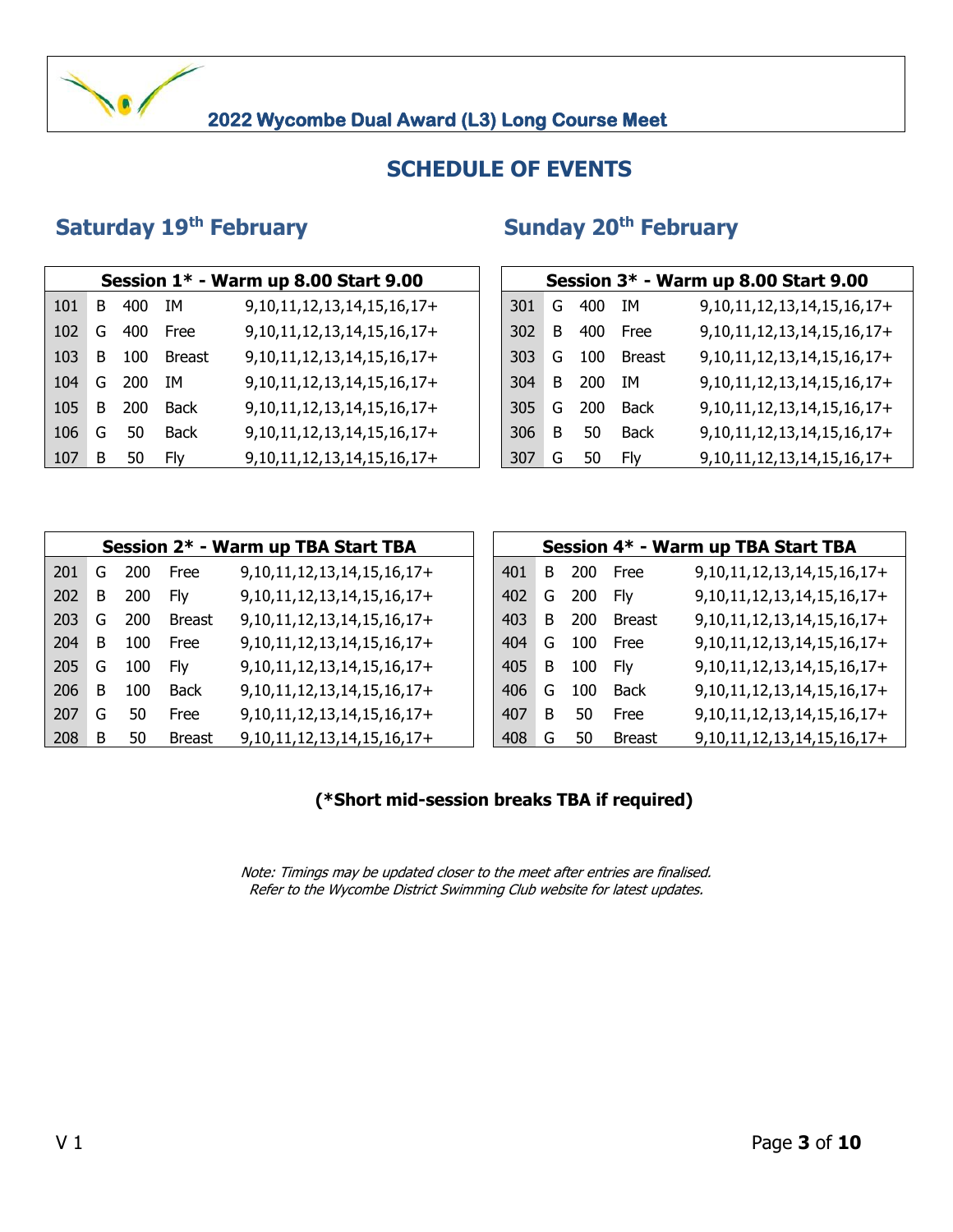#### **QUALIFICATION TIMES - Boys**

Entry times SHOULD BE either LONG COURSE TIMES or converted to LONG COURSE. Times must be in the SE Rankings database.

Qualifying times are shown as 'Not Faster Than' for each category. NT is the minimum for the Lower Award.

| <b>Distance</b> |                                  | 9Yr     | <b>10 Yr</b> | <b>11 Yr</b> | 12 Yr   | 13Yr    | <b>14 Yr</b> | <b>15 Yr</b> | <b>16 Yr</b> | $17Yr +$ |
|-----------------|----------------------------------|---------|--------------|--------------|---------|---------|--------------|--------------|--------------|----------|
| <b>50 FREE</b>  | Lower Award                      | 42.60   | 39.00        | 37.00        | 34.90   | 33.00   | 31.30        | 29.70        | 28.70        | 28.40    |
|                 | <b>NFT</b>                       |         |              |              |         |         |              |              |              |          |
|                 | <b>Upper Award</b><br><b>NFT</b> | 30.00   | 29.40        | 29.00        | 28.40   | 27.50   | 26.10        | 25.40        | 24.50        | 24.00    |
| <b>100 FREE</b> | Lower Award<br><b>NFT</b>        | 1:26.00 | 1:22.00      | 1:18.80      | 1:13.70 | 1:09.80 | 1:06.90      | 1:04.40      | 1:02.60      | 1:01.50  |
|                 | <b>Upper Award</b><br><b>NFT</b> | 1:08.00 | 1:05.00      | 1:01.99      | 1:01.99 | 58.61   | 56.61        | 54.47        | 54.47        | 53.56    |
| <b>200 FREE</b> | Lower Award<br><b>NFT</b>        | 3:23.40 | 3:03.60      | 2:51.30      | 2:40.80 | 2:32.60 | 2:25.60      | 2:20.70      | 2:16.30      | 2:13.70  |
|                 | <b>Upper Award</b><br><b>NFT</b> | 2:19.00 | 2:17.00      | 2:14.32      | 2:07.57 | 2:03.22 | 1:58.63      | 1:57.63      | 1:56.63      | 1:56.00  |
| <b>400 FREE</b> | Lower Award<br><b>NFT</b>        | 7:00.00 | 6:35.00      | 6:10.00      | 6:00.00 | 5:40.00 | 5:10.00      | 4:45.00      | 4:35.00      | 4:25.00  |
|                 | <b>Upper Award</b><br><b>NFT</b> | 5:00.00 | 4:48.00      | 4:43.12      | 4:43.12 | 4:29.48 | 4:20.81      | 4:12.73      | 4:12.73      | 4:10.16  |
| 50 BRST         | Lower Award<br><b>NFT</b>        | 56.80   | 51.60        | 48.20        | 44.60   | 41.80   | 39.70        | 37.80        | 36.80        | 35.80    |
|                 | <b>Upper Award</b><br><b>NFT</b> | 39:00   | 36.00        | 34.40        | 33.60   | 33:00   | 32.40        | 32.00        | 31.50        | 31.00    |
| <b>100 BRST</b> | Lower Award<br><b>NFT</b>        | 1:50.00 | 1:45.00      | 1:41.50      | 1:34.70 | 1:28.80 | 1:24.60      | 1:21.40      | 1:18.90      | 1:17.00  |
|                 | <b>Upper Award</b><br><b>NFT</b> | 1:26.00 | 1:24.00      | 1:21.19      | 1:21.19 | 1:15.77 | 1:12.94      | 1:10.13      | 1:09.13      | 1:09.10  |
| <b>200 BRST</b> | Lower Award<br><b>NFT</b>        | 3:35.00 | 3:24.00      | 3:15.00      | 3:12.00 | 3:05.00 | 3:00.00      | 2:56.00      | 2:55.00      | 2:50.00  |
|                 | <b>Upper Award</b><br><b>NFT</b> | 3:05.00 | 3:02.00      | 2:55.32      | 2:55.32 | 2:44.22 | 2:38.76      | 2:33.36      | 2:32.36      | 2:31.61  |
| <b>50 FLY</b>   | Lower Award<br><b>NFT</b>        | 48.80   | 43.50        | 40.80        | 38.10   | 35.90   | 34.00        | 32.20        | 31.40        | 30.60    |
|                 | <b>Upper Award</b><br><b>NFT</b> | 31.40   | 30.40        | 29.60        | 29.00   | 28.30   | 28.00        | 27.40        | 27.00        | 26.40    |
| <b>100 FLY</b>  | Lower Award<br><b>NFT</b>        | 1:35.00 | 1:31.00      | 1:27.70      | 1:21.50 | 1:16.80 | 1:12.80      | 1:09.80      | 1:07.80      | 1:06.50  |
|                 | <b>Upper Award</b><br><b>NFT</b> | 1:19.00 | 1:14.00      | 1:10.00      | 1:10.00 | 1:05.23 | 1:02.58      | 59.75        | 59.75        | 58.84    |
| <b>200 FLY</b>  | Lower Award<br><b>NFT</b>        | 3:20:00 | 3:00.00      | 2:55.00      | 2:50.00 | 2:45.00 | 2:41.00      | 2:37.00      | 2:36.00      | 2:30.00  |
|                 | <b>Upper Award</b><br><b>NFT</b> | 2:50.21 | 2:48.00      | 2:36.61      | 2:36.61 | 2:25.70 | 2:19.60      | 2:13.84      | 2:13.84      | 2:12.23  |
| <b>50 BACK</b>  | Lower Award<br><b>NFT</b>        | 50.30   | 46.00        | 43.20        | 40.50   | 38.20   | 36.10        | 34.50        | 33.50        | 32.70    |
|                 | <b>Upper Award</b><br><b>NFT</b> | 33.00   | 32.80        | 31.40        | 30.20   | 29.00   | 28.90        | 28.20        | 27:90        | 27.40    |
| 100 BACK        | Lower Award<br><b>NFT</b>        | 1:36.00 | 1:33.00      | 1:29.80      | 1:24.10 | 1:19.20 | 1:15.00      | 1:12.20      | 1:10.30      | 1:09.30  |
|                 | <b>Upper Award</b><br>NFT        | 1:17.00 | 1:15.00      | 1:11.38      | 1:11.38 | 1:07.18 | 1:04.73      | 1:02.23      | 1:02.23      | 1:01.47  |
| <b>200 BACK</b> | Lower Award<br><b>NFT</b>        | 3:08.00 | 2:58.00      | 2:52.00      | 2:50.00 | 2:45.00 | 2:40.00      | 2:32.00      | 2:31.80      | 2:30.00  |
|                 | <b>Upper Award</b><br><b>NFT</b> | 2:52.00 | 2:38.00      | 2:32.52      | 2:32.52 | 2:24.54 | 2:19.15      | 2:15.40      | 2:14.45      | 2:13.68  |
| 200 IM          | Lower Award<br><b>NFT</b>        | 3:52.00 | 3:29.60      | 3:14.30      | 3.02.80 | 2:52.70 | 2:44.80      | 2:38.40      | 2:33.90      | 2:31.00  |
|                 | <b>Upper Award</b><br><b>NFT</b> | 2:42.26 | 2:40.00      | 2:32.92      | 2:32.92 | 2:25.04 | 2:20.07      | 2:14.89      | 2:14.89      | 2:13.19  |
| 400 IM          | Lower Award<br><b>NFT</b>        | 6:10.00 | 6:03.00      | 5:55.00      | 5:48.00 | 5:35.00 | 5:28.00      | 5:18.00      | 5:15.00      | 5:12.00  |
|                 | <b>Upper Award</b><br>NFT        | 5:44.44 | 5:42.00      | 5:26.28      | 5:26.28 | 5:09.14 | 4:58.36      | 4:50.95      | 4:48.95      | 4:47.40  |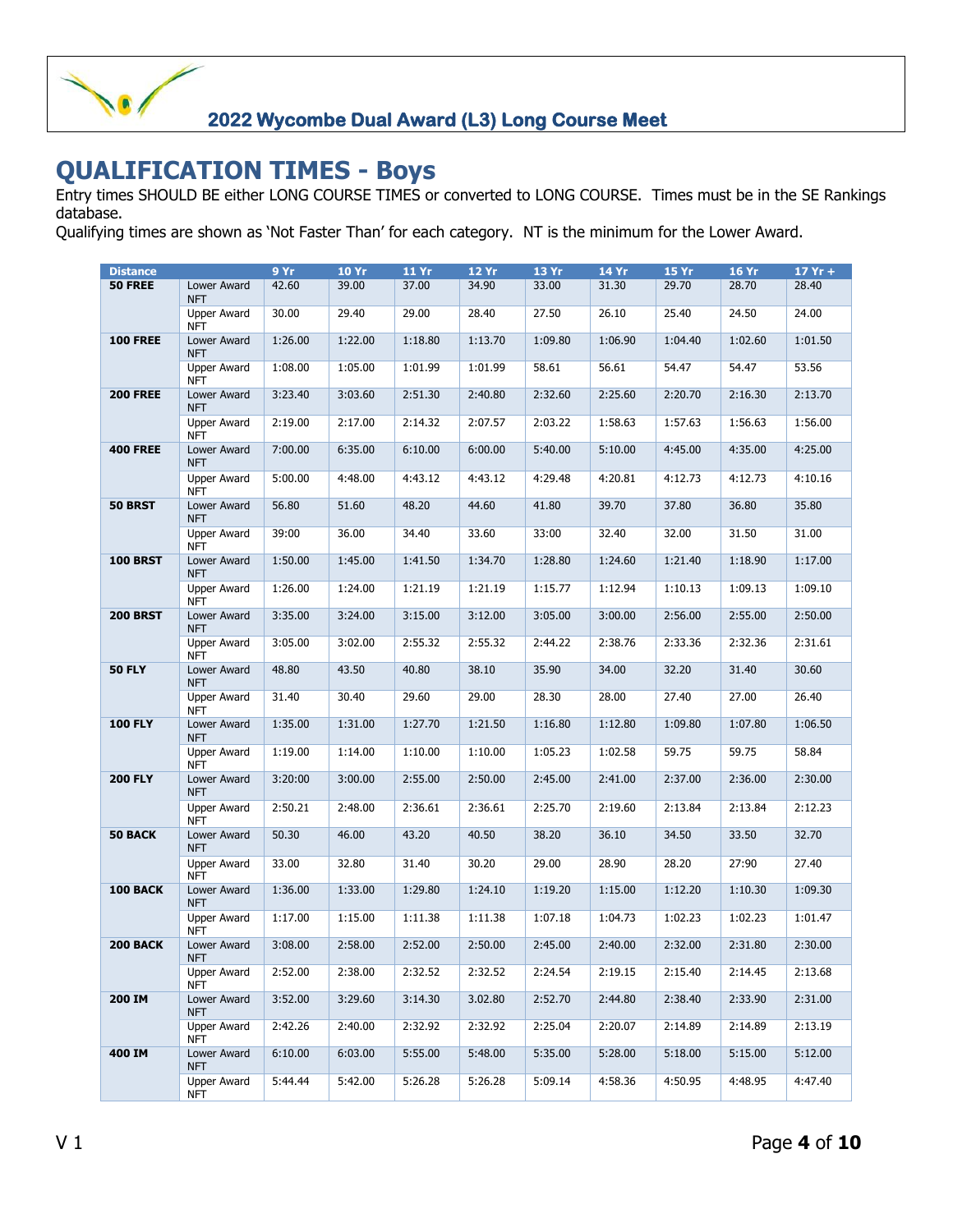#### **QUALIFICATION TIMES - Girls**

Entry times SHOULD BE either LONG COURSE TIMES or converted to LONG COURSE. Times must be in the SE Rankings database.

Qualifying times are shown as 'Not Faster Than' for each category. NT is the minimum for the Lower Award.

| <b>Distance</b> |                                  | 9 Yr    | <b>10 Yr</b> | <b>11 Yr</b> | 12 Yr   | 13 Yr   | 14 Yr   | 15 Yr   | <b>16 Yr</b> | $17Yr +$ |
|-----------------|----------------------------------|---------|--------------|--------------|---------|---------|---------|---------|--------------|----------|
| <b>50 FREE</b>  | Lower Award<br><b>NFT</b>        | 42.80   | 39.80        | 37.30        | 35.40   | 34.00   | 32.90   | 32.20   | 31.90        | 31.80    |
|                 | <b>Upper Award</b><br><b>NFT</b> | 34.80   | 32.80        | 31.40        | 30.20   | 29.20   | 29.00   | 28.40   | 28.00        | 27.20    |
| <b>100 FREE</b> | Lower Award<br><b>NFT</b>        | 1:30.00 | 1:26.20      | 1:19.30      | 1:15.20 | 1:12.70 | 1:10.70 | 1:09.60 | 1:08.80      | 1:08.10  |
|                 | Upper Award<br><b>NFT</b>        | 1:07.00 | 1:05.00      | 1:03.64      | 1:02.64 | 1:01.81 | 1:00.94 | 59.90   | 59.82        | 59.69    |
| <b>200 FREE</b> | Lower Award<br><b>NFT</b>        | 3:29.10 | 3:04.40      | 2:51.30      | 2:42.50 | 2:36.20 | 2:32.10 | 2:29.10 | 2:27.50      | 2:25.80  |
|                 | <b>Upper Award</b><br><b>NFT</b> | 2:30.00 | 2:20.00      | 2:16.88      | 2:14.88 | 2:12.74 | 2:11.04 | 2:09.74 | 2:08.74      | 2:08.44  |
| <b>400 FREE</b> | Lower Award<br><b>NFT</b>        | 5:55.00 | 5:21.00      | 5:12.00      | 5:10.00 | 5:04.00 | 4:58.00 | 4:52.20 | 4:51.80      | 4:50.00  |
|                 | <b>Upper Award</b><br><b>NFT</b> | 5:30.00 | 5:00.00      | 4:47.20      | 4:47.20 | 4:42.80 | 4:35.06 | 4:31.36 | 4:31.36      | 4:31.02  |
| <b>50 BRST</b>  | Lower Award<br><b>NFT</b>        | 57.00   | 51.20        | 47.80        | 45.00   | 43.10   | 41.50   | 40.60   | 40.10        | 39.80    |
|                 | <b>Upper Award</b><br><b>NFT</b> | 46.00   | 43.20        | 41.40        | 40.20   | 39.20   | 38.20   | 37.40   | 36.80        | 36.00    |
| <b>100 BRST</b> | Lower Award<br><b>NFT</b>        | 1:55.00 | 1:50.30      | 1:41.60      | 1:35.20 | 1:30.80 | 1:28.50 | 1:27.50 | 1:26.10      | 1:25.20  |
|                 | <b>Upper Award</b><br><b>NFT</b> | 1:25.00 | 1:23.00      | 1:21.89      | 1:21.89 | 1:19.14 | 1:17.96 | 1:17.10 | 1:17.10      | 1:16.77  |
| <b>200 BRST</b> | Lower Award<br><b>NFT</b>        | 3:22.00 | 3:14.00      | 3:08.00      | 3:06.00 | 3:02.00 | 3:00.00 | 2:58.00 | 2:56.00      | 2:53.00  |
|                 | <b>Upper Award</b><br><b>NFT</b> | 3:10.00 | 3:04.00      | 2:56.67      | 2:56.67 | 2:49.80 | 2:48.13 | 2:46.17 | 2:46.17      | 2:45.72  |
| <b>50 FLY</b>   | Lower Award<br><b>NFT</b>        | 48.20   | 44.00        | 40.70        | 38.60   | 36.70   | 35.70   | 34.80   | 34.20        | 34.20    |
|                 | <b>Upper Award</b><br><b>NFT</b> | 36.40   | 34.80        | 33.40        | 32.60   | 31.40   | 30.40   | 29.80   | 29.20        | 29.00    |
| <b>100 FLY</b>  | Lower Award<br><b>NFT</b>        | 1:42.00 | 1:37.10      | 1:27.90      | 1:22.60 | 1:19.10 | 1:17.20 | 1:15.50 | 1:14.80      | 1:14.00  |
|                 | <b>Upper Award</b><br><b>NFT</b> | 1:17.00 | 1:14.00      | 1:11.28      | 1:11.28 | 1:08.41 | 1:07.25 | 1:06.17 | 1:06.17      | 1:06.04  |
| <b>200 FLY</b>  | Lower Award<br><b>NFT</b>        | 3:05.00 | 2:58.00      | 2:53.00      | 2:52.00 | 2:45.00 | 2:42.00 | 2:40.00 | 2:38.00      | 2:36.00  |
|                 | <b>Upper Award</b><br><b>NFT</b> | 2:55.00 | 2:50.00      | 2:37.79      | 2:37.79 | 2:30.07 | 2:28.06 | 2:26.18 | 2:26.18      | 2:25.64  |
| <b>50 BACK</b>  | Lower Award<br><b>NFT</b>        | 50.20   | 46.00        | 43.10        | 40.90   | 39.40   | 38.00   | 37.00   | 36.60        | 36.30    |
|                 | <b>Upper Award</b><br><b>NFT</b> | 38.20   | 36.00        | 34.40        | 33.80   | 33.20   | 32.40   | 31.40   | 31.20        | 31.00    |
| 100 BACK        | Lower Award<br><b>NFT</b>        | 1:42.00 | 1:37.50      | 1:29.90      | 1:24.50 | 1:21.70 | 1:19.60 | 1:17.90 | 1:17.10      | 1:16.30  |
|                 | Upper Award<br>NFT               | 1:16.00 | 1:14.00      | 1:12.30      | 1:12.30 | 1:09.87 | 1:08.85 | 1:08.85 | 1:07.79      | 1:07.58  |
| <b>200 BACK</b> | Lower Award<br>NFT.              | 3:08.00 | 3:02.00      | 2:56.00      | 2:54.00 | 2:48.00 | 2:44.00 | 2:41.00 | 2:40.20      | 2:39.00  |
|                 | Upper Award<br><b>NFT</b>        | 2:50.01 | 2:40.01      | 2:34.32      | 2:34.32 | 2:29.09 | 2:26.87 | 2:25.45 | 2:25.45      | 2:24.94  |
| 200 IM          | Lower Award<br>NFT               | 3:55.20 | 3:29.60      | 3:14.30      | 3:03.30 | 2:56.80 | 2:52.30 | 2:48.90 | 2:46.90      | 2:45.50  |
|                 | <b>Upper Award</b><br><b>NFT</b> | 2:50.01 | 2:42.00      | 2:35.56      | 2:35.56 | 2:30.56 | 2:29.02 | 2:26.55 | 2:26.55      | 2:26.25  |
| 400 IM          | Lower Award<br><b>NFT</b>        | 6:03.00 | 5:55.60      | 5:43.00      | 5:41.00 | 5:39.00 | 5:36.00 | 5:33.40 | 5:32.20      | 5:30.00  |
|                 | Upper Award<br><b>NFT</b>        | 5:50.55 | 5:45.00      | 5:28.72      | 5:28.72 | 5:17.85 | 5:14.73 | 5:11.51 | 5:11.51      | 5:10.36  |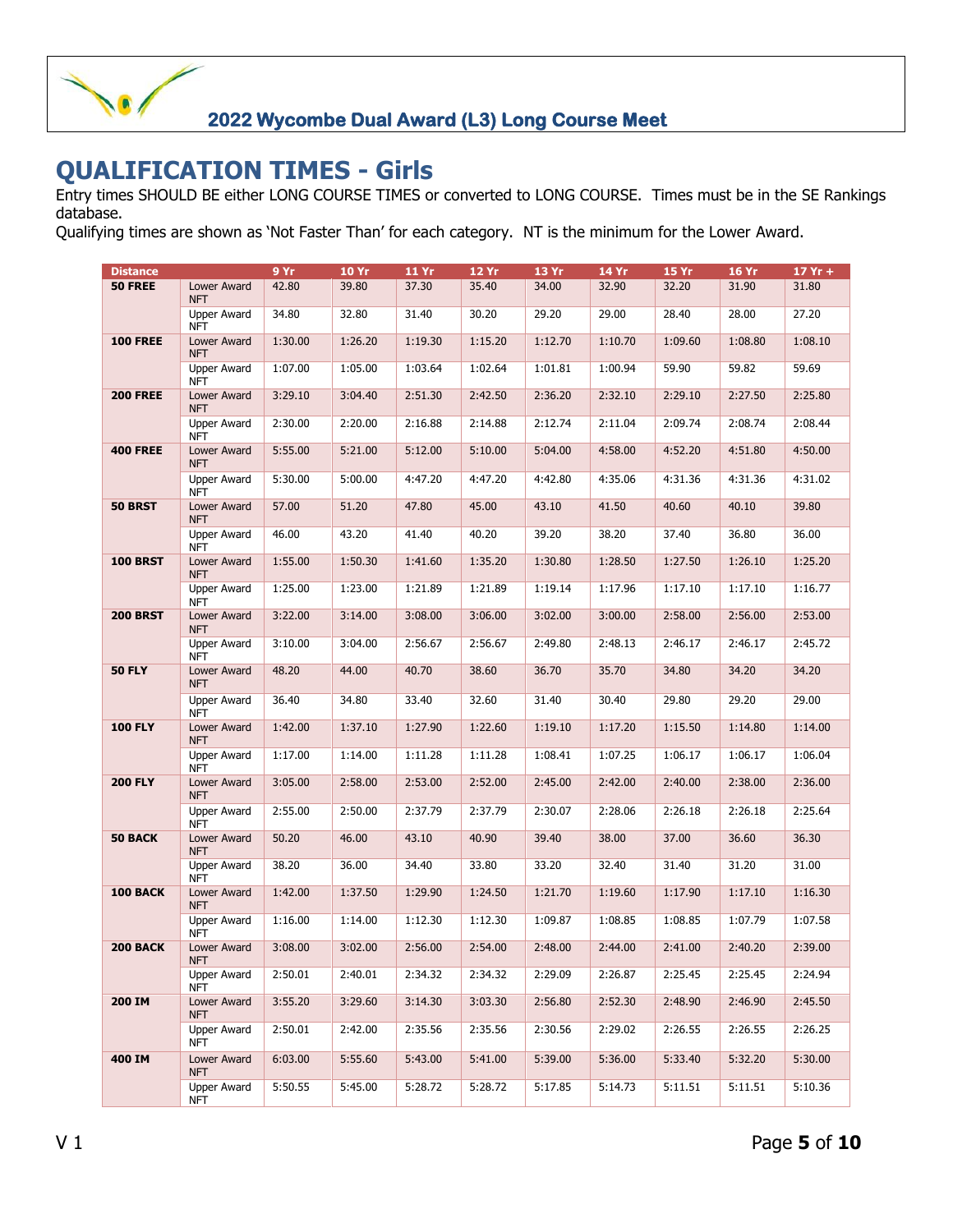#### **Competition Rules and Information**

The Wycombe Dual Award (L3) Long Course Meet provides long course racing experience to inexperienced swimmers and those 'just' at regional level. It is run as two meets in one with awards based on the entry time category.

The competition will be held under Swim England Laws & Regulations and Swim England Technical Rules of Racing.

#### LENGTH OF POOL

The pool is 50 metres long with eight lanes. Anti-turbulence lane ropes will be used. Electronic time keeping will be used.

#### ENTRY PROCEDURE

Entry is via a consolidated club entry Hy-Tek file submitted through the online system. Entry fees are £7.50 per event.

Concurrently with submission of the club entry file, an online *Entry Application Form* must be completed and payment made (follow the link on the meet webpage).

Payment instructions will be provided in the application form.

Entries will not be processed until both the Hy-Tek entry file and the online *Entry Application Form* have been submitted and payment has been received.

British Rankings may reject Meet results containing database errors. The errors are often in the accuracy of the entrant's name, the official club name and date of birth. As recommended by the Rankings Department, all entries will be validated using the online entry tools available at www.swimmingresults.org It is therefore recommended that Clubs should use these tools to validate their entries prior to submission. Entries that are found to contain errors may be rejected.

#### ENTRIES

Entries are open from 10.00am on 9<sup>th</sup> January 2022. Any entries received prior to this time **will not be processed.** In the event of the Meet being oversubscribed, entries will be accepted on a **'first come/first served'** basis.

No entries will be accepted without the completed online *Entry Application Form*, appropriate entry fees paid, submitted times and Swim England registrations.

For all enquiries, please contact the Meet Secretary, preferably via email (details on front page).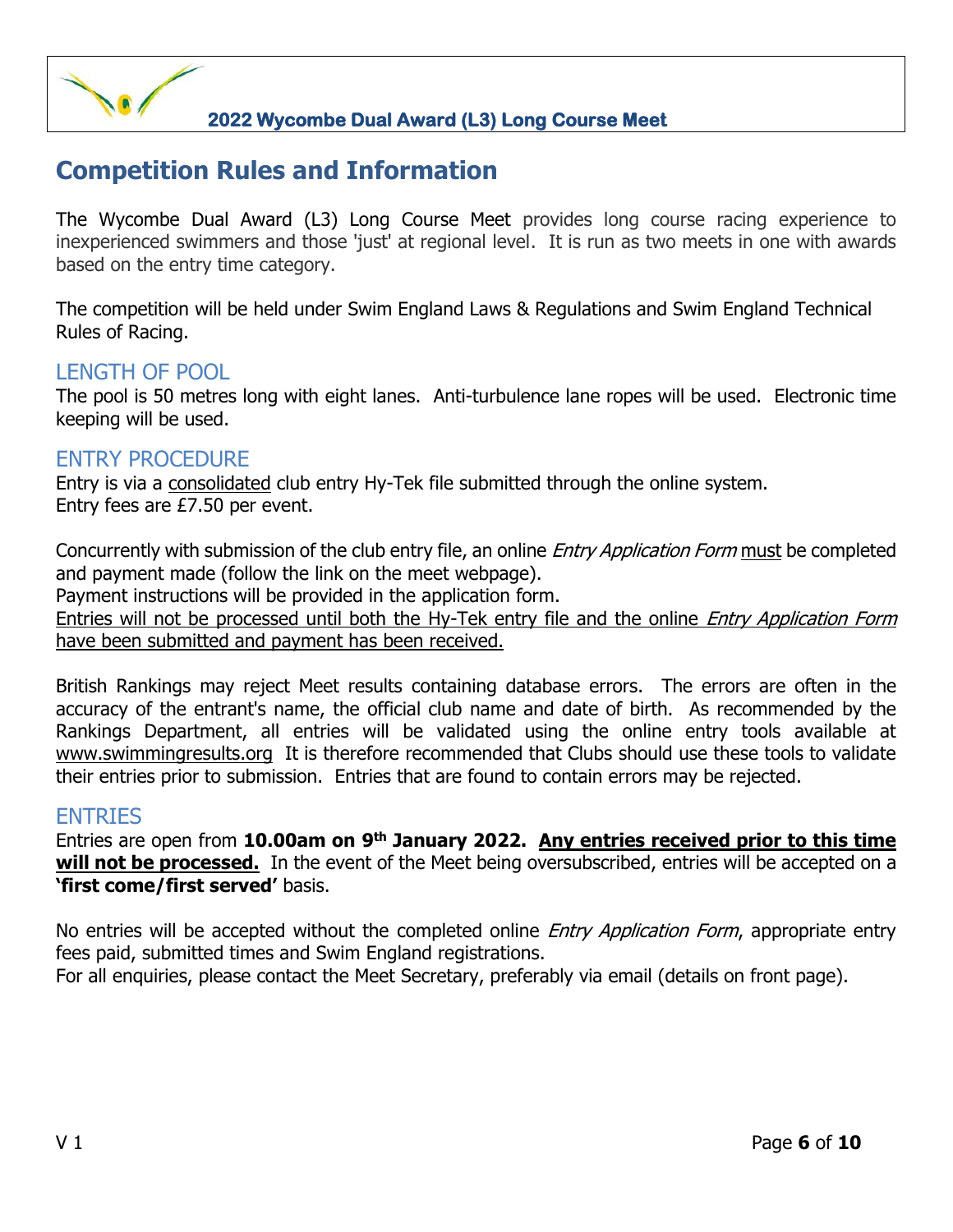#### CLOSING DATE FOR ENTRIES

Entries will close at **midnight on 15th January 2022** or earlier if the meet is full. Accepted Entries will be published no later than **30th January 2022.**

Entries may be withdrawn (with refund) up to the meet entry closing (which may be before the originally promulgated closing date in the case of over subscription). When the meet entry closes early, this will be advised on the Wycombe District Swimming Club website: www.wycombe-swimming.org.uk

#### REFUNDS

Where a refund is due to withdrawal and not part of the Promoter's obligations (e.g. cancellation of meet, over subscription and scratches), refunds will be subject to a £15 administration charge. With the exception of withdrawals due to injury or illness, no refunds for withdrawals will be made after the meet entry closing, which may be prior to the published closing date if the meet fills sooner.

Withdrawals due to injury or illness incurred after event entry, may be made up to the day before the gala. Full refunds (no administration fee) will be provided on receipt of proof of injury or illness through a doctor's/medical certificate or similar.

#### SIGN-IN

The meet requires all swimmers to sign in on arrival for each session of swimming. A 'sign-in' meet, allows more swimmers into the meet by avoiding empty lanes from withdrawals.

**Swimmers must SIGN IN before EACH session. Sign-in will close 10 minutes prior to the commencement of the first warm-up for the session (either boys or girls). Swimmers who do not sign in will be scratched and will not be seeded in the heats.**

#### RESERVE / TRIAL SWIMS

Reserve / trial swim entries may be accepted on the day at the discretion of the Meet Promoter and are used to fill spare lanes if available after seeding is completed.

Reserve / trial swimmers must already be entered into the meet and must satisfy the entry time criteria as stated in the conditions.

Reserve / trial swims will have 'EXH' (Exhibition) appended to their name in the results and the swim will not count in terms of points or awards. However, times will count for Rankings. Successful reserve swimmers will be announced towards the end of the warm-up session and cash or card payment must be made at the announcer's desk or the reserve swimmer will be withdrawn.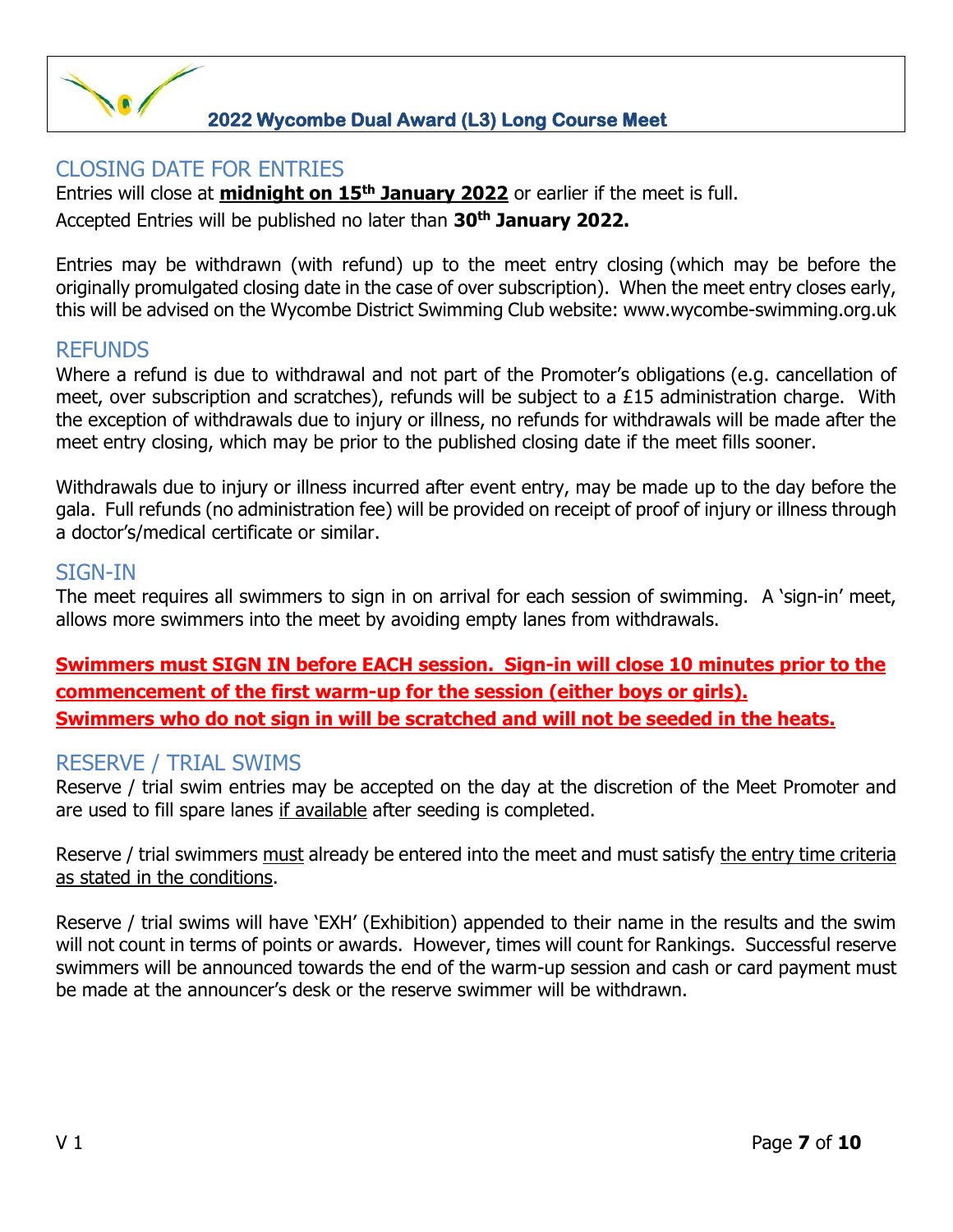

#### AWARDS

The award category (Upper or Lower) for each swimmer is determined by their entry time. Both award categories will be swum together on a HDW basis.

Medals will be given to the first three swimmers in each age group (male & female) within each of the two Award Categories. Upper Award category swimmers are not eligible for a medal if they don't swim faster than the Upper Award qualification time, i.e. Upper Award swimmers will not qualify for Lower Award medals or points. In this case, they will be categorised as 'Non Award' in the results, though their times still count for Rankings.

If a Lower Award category swimmer swims faster than the upper limit for the Lower Award category, they are not penalised for a fast swim and will remain in the Lower Award category and are eligible for awards and points in this category.

Top visiting Club, Top Male and Top Female swimmer will receive an award. Swimmers must ensure that they are suitably clothed (t-shirt, shorts, footwear, etc.) when collecting awards.

#### OFFICIALS

To ensure the Meet can run effectively and efficiently, WDSC encourages all clubs to help where possible with officials.

Qualified and trainee officials can sign up to officiate at www.swim-meet.com/availability/ Any questions can be directed to the Officials' Co-ordinator at sam.dyson@swimwycombe.com

#### MEET RESULTS

Official Meet results will be posted on the Wycombe District Swimming Club website as soon as possible after the meet. Heat Sheets and (unofficial) Live Results will be available during the meet through the club website (free), and through the Meet Mobile smartphone app (charges may apply).

Results will also be passed to Swim England for their reference and inclusion in Rankings.

#### **SPECTATORS**

It is our intention to allow spectators, subject to confirmation nearer the time. Spectators may also be requested to follow certain precautions for the benefit of all swimmers, volunteers, officials and fellow spectators.

Entry is £20.00 per weekend (no concessions), £12 per day (no concessions) or £7.00 (£5.00 concession) per individual session. Under 16 years old are free entry.

Payments can be made by cash or card. Please note that there are no Automated Teller Machines (ATMs) within the Leisure Centre or in the adjoining Waitrose supermarket.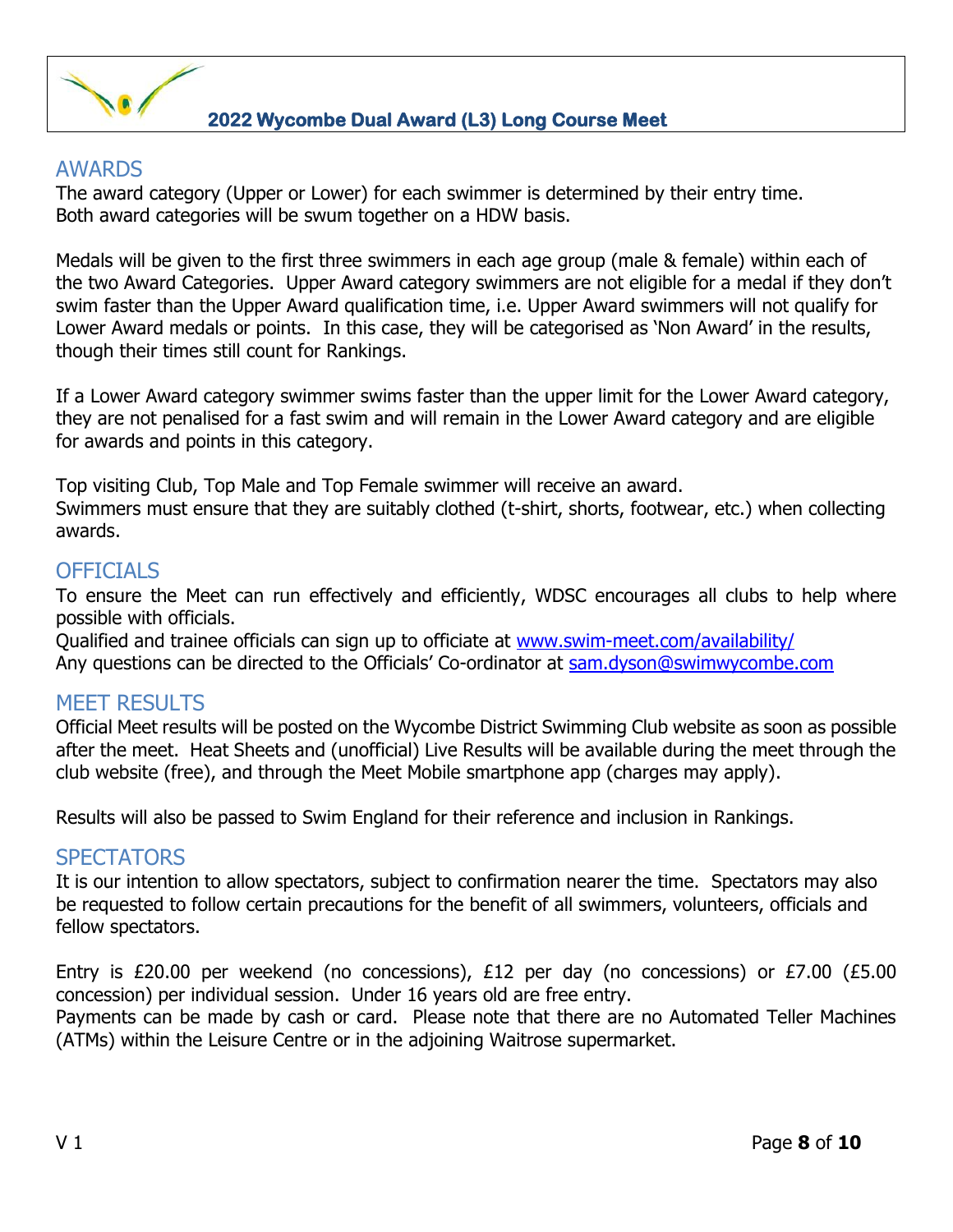

#### CAR-PARKING

'Pay and Display' car parking is available at the Leisure Centre. At the time of publishing, parking at the 'Park and Ride' (2 minutes walk from the pool) is £3 for 10 hours. Please check on the Buckinghamshire Council website closer to the event for any updates.

#### REFRESHMENTS

The Wycombe Leisure Centre has a small cafe that may be in operation throughout the meet. The adjacent Waitrose supermarket also has a large cafeteria. Food may not be taken onto poolside. There will be refreshments and lunch provided for coaches who have purchased a poolside pass.

#### HEALTH AND SAFFTY

No outdoors shoes to be worn on the poolside. No large bags are allowed poolside. Swimmers are asked to ensure they wear appropriate footwear and clothing when on the balcony or reception area.

The pool depth is 2m and the blocks are 75cm above the edge. If you are unable to execute a competent racing dive do not use the starting blocks at any time during this swim Meet. A competent racing dive is defined as in the Swim England Competitive start award; each swimmer is required to hold one of these. It is the Coach and/or Team Managers responsibility to ensure that this is the case for all swimmers intending to execute a racing dive. No swimmer should topple into the water in the event of a false start - a proper shallow dive must be performed.

Further event information including any health and safety guidance resultant from our risk assessments will be made available to participants closer to the event. Please ensure you read the information and utilise for your club planning and risk assessment.

The meet will be run in accordance with the COVID19 guidelines current at the time.

#### POOLSIDE ACCESS PASSES

Passes are required for all non-swimmers accessing poolside or changing rooms and may be picked up from the sign-in desk before entering the pool. This includes all coaches, team managers and chaperones. Passes are required for each individual in a session. Where different team members are attending different sessions, passes may be transferred to other users with permission of the meet organisers, but all users must have valid Disclosure and Barring Service (DBS) checks with their club. Each pass includes one lunch each day, meet programme and poolside refreshments.

#### **Passes are to be applied for via the online application form (follow the link on the meet webpage). Passes must be ordered at least 10 days before the start of the meet.**

Heat Sheets will only be provided to officials, coaches and team managers displaying passes.

#### **For the safety and welfare of all swimmers, spectators and parents are NOT allowed poolside, in the changing rooms or in the marshalling areas during the Meet. It is a requirement that all teams must have a coach/chaperone with them.**